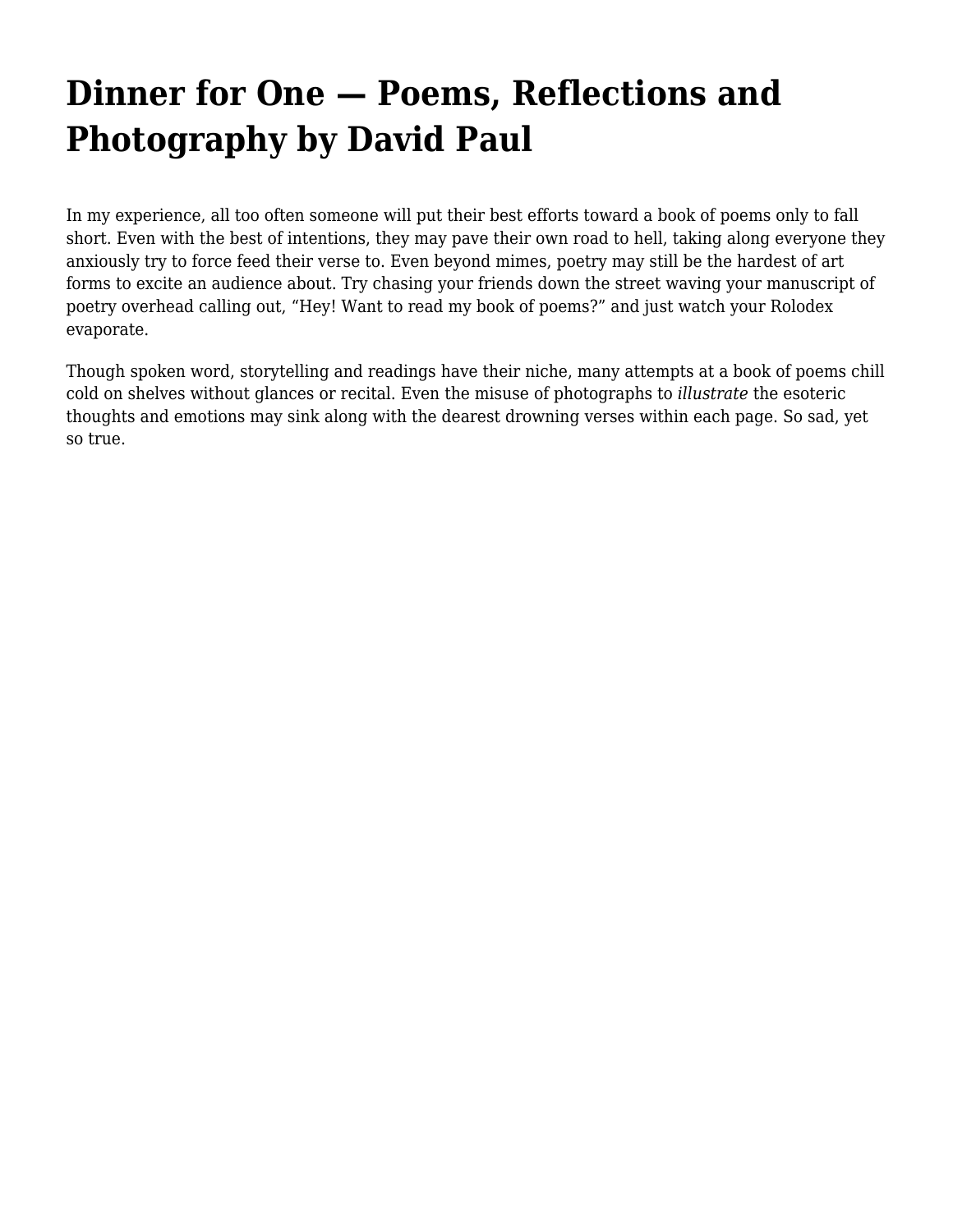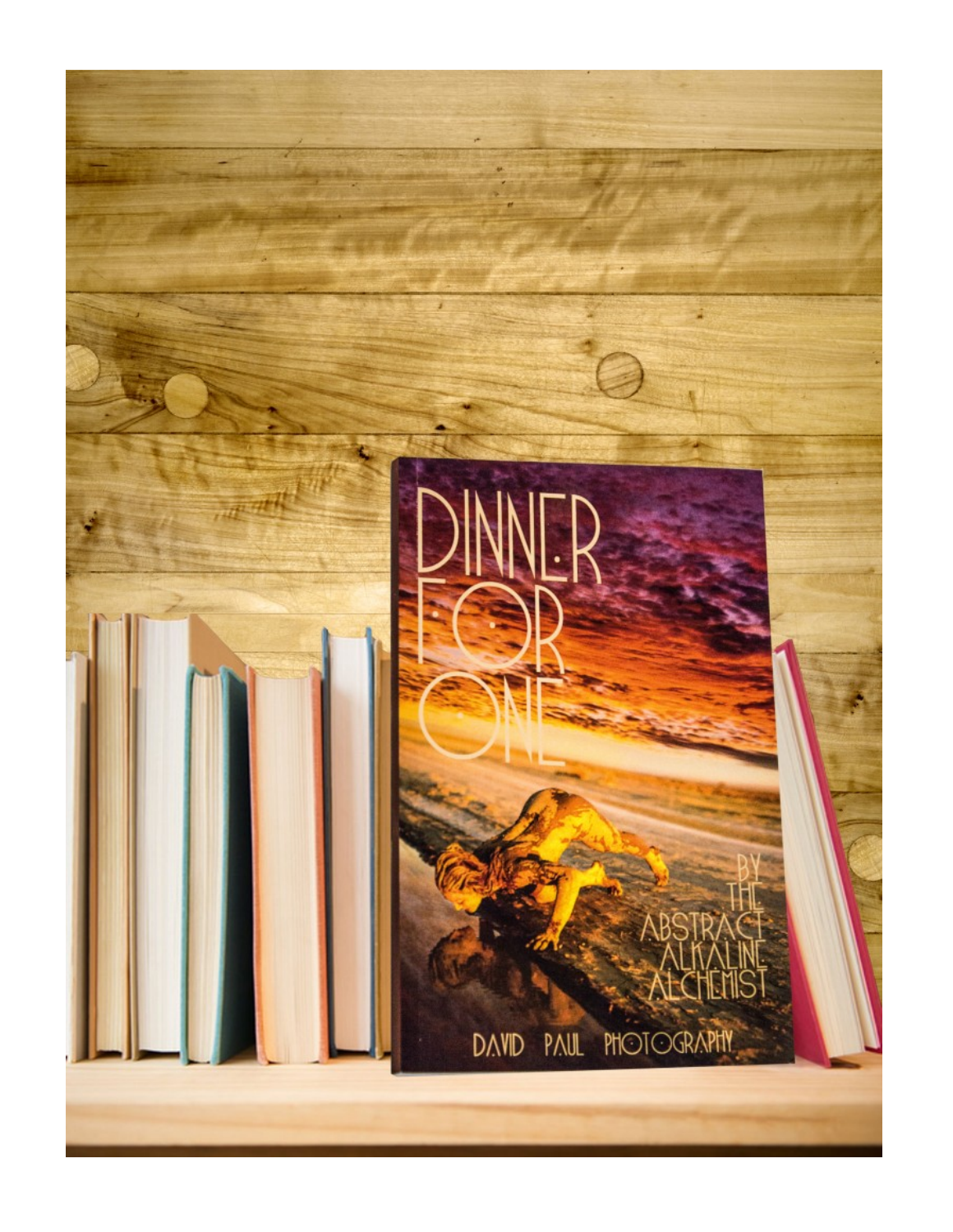But here's some good news: *Dinner for One*, by David Paul.

If you love poetry, you will love this book. If you do not like poetry, you will love this book. Should you love photography, you should love this book. If you don't get photography, you will get this book. Or I will hunt you down and place a vacuum cleaner attachment to one of your ear canals and slowly remove your sanity from your mind, as you may not be worthy of it.

Being breastfed on the early photo-files connection to Zen — the fleeting moment, the connection to verse in the form of image and vice-versa — my earliest love affairs with photography and photographers were related to their lust of the metaphor, their mauling of the traditional, their minimalist excitation — pure poetry, wrapped in the music of the mind, the soaring of the spirit, and the extended fingers of human vision latent in every photographic image leaping from each word of verse.

Excerpt from the title poem, "Dinner For One:"

*… He sat down alone at a table in the dry desert Placing a leather book beneath him The wind opening the empty pages as he dipped his pen in fresh ink Writing the title "Dinner for One" It was his belief that his art was dinner, his love life dessert Without dinner there would be no dessert*

*Crossing his legs like a yogi, hands pressed against his knees…*

David Paul is a master songsmith gone mad with sensual, sexy, highly spiritual mountain climbing of the mind — his mind, your mind, the human mind, the mind of mankind — in the form of the poem.

One of the few real fears that I drag around with me concealed deep in the pit of my stomach is the notion that technology and all it's hyper-speed/nano particle bewilderment will suck the metaphoric glue out of our language, bleed the heart of sensuality, and tear from the loins our true animal sexuality; ergo, no beast within equals no human without. But the mind-song, the psychological landscapes conjured in David Paul's book, are a wonderful safe haven, an oasis. If only for a few moments balancing in this one dimension, from one possible multiverse existence, focused through this looking glass, we may be safe after all.

For me, the real joy of this folio collection of images and verse is that either can stand alone without leaning on the other. Well-endowed with skillful and arty-sensual renderings, imagery and imaging, the author has chiseled a series of images that are high quality, wonderful to behold, and as visually insightful as classical ballet. The very artistic photographs are exhibition-worthy and the poems — each and every one — are a feast for the soul. His poetry reads and moves with the inner feel of cosmic universal song, speaking to all, from all and for all. I encourage you to read this book and indulge in the banquet of life at its best … voila!